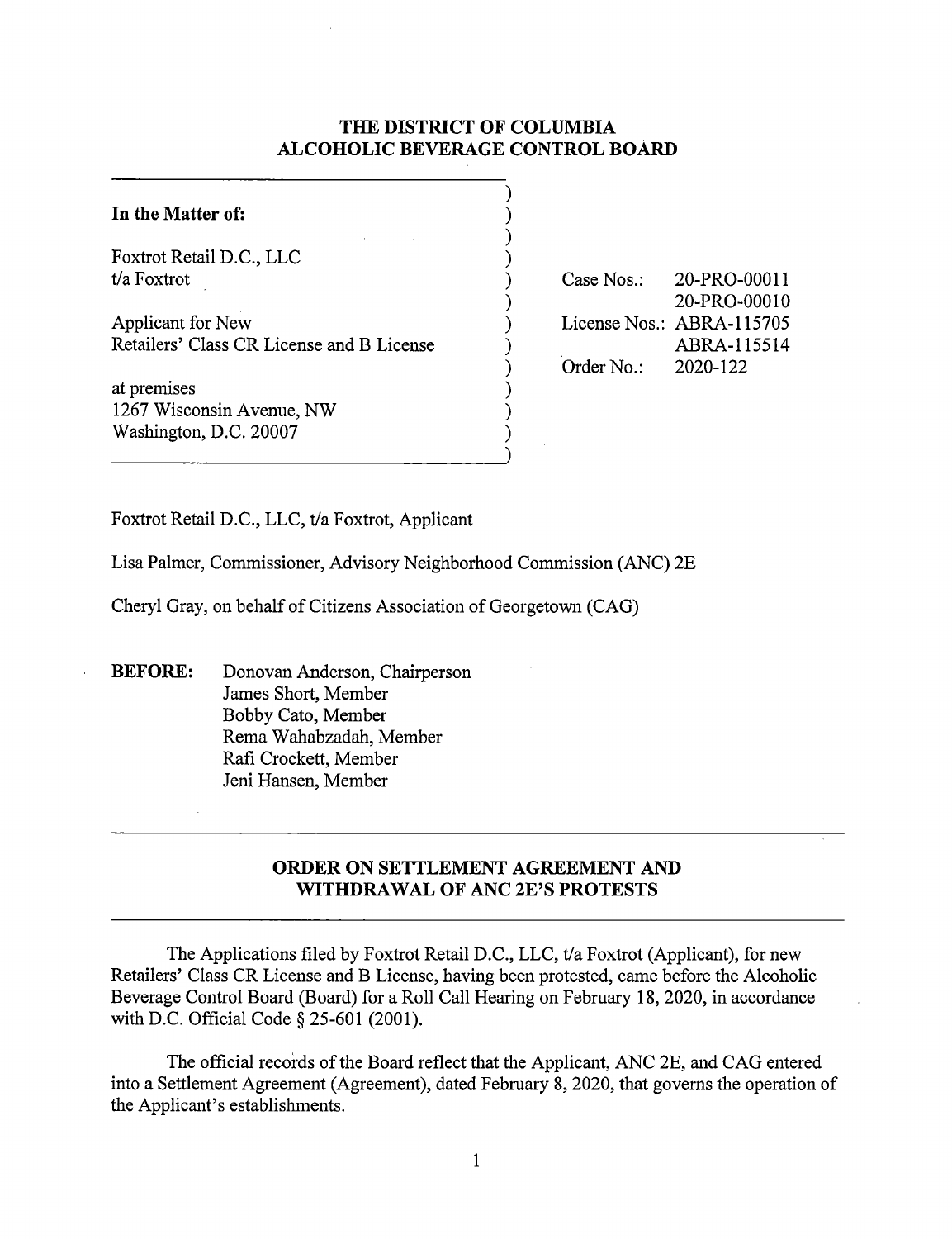The Agreement has been reduced to writing and has been properly executed and filed with the Board. The Applicant; Commissioner Lisa Palmer, on behalf of ANC 2E; and Cheryl Gray, on behalf of CAG; are signatories to the Agreement.

This Agreement constitutes a withdrawal of the Protests filed by ANC 2E.

Accordingly, it is this 26th day of February, 2020, **ORDERED** that:

- 1. The Applications filed by Foxtrot Retail D.C., LLC, t/a Foxtrot, for new Retailers' Class CR License and B License, located at 1267 Wisconsin Avenue, NW, Washington, D.C., are **GRANTED;**
- 2. The Protests of ANC 2E in this matter are hereby **WITHDRAWN;**
- 3. The above-referenced Settlement Agreement submitted by the parties to govern the operations of the Applicant's establishments is **APPROVED** and **INCORPORATED** as part of this Order; and
- 4. Copies of this Order shall be sent to the Applicant, ANC 2E, and CAG.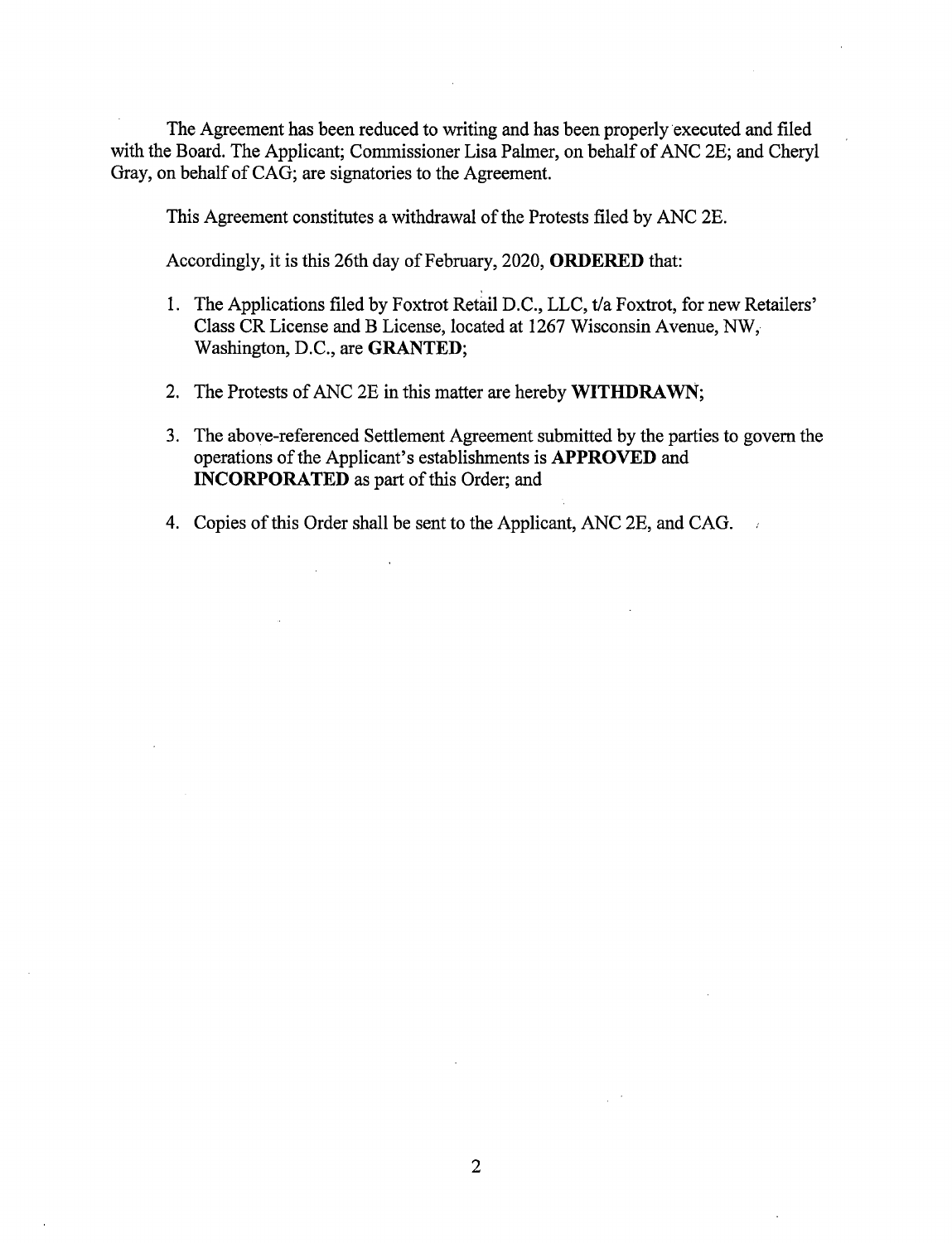District of Columbia Alcoholic Beverage Control Board

Donon retorn Donovan Anderson, Chairperson James Short, Member Bobby Cato, Member Rema Wahabzadah Member Wahabzadah Momber<br>
<u>Kac Chadd</u><br>Cockett, Member<br>
La Call<br>
Insen, Member .

Jeni Hansen, Member

Pursuant to D.C. Official Code § 25-433(d)(1), any party adversely affected may file a Motion for Reconsideration of this decision within ten (10) days of service of this Order with the Alcoholic Beverage Regulation Administration, 2000 14<sup>th</sup> Street, N.W., Suite 400S, Washington, DC 20009.

Also, pursuant to section 11 of the District of Columbia Administrative Procedure Act, Pub. L. 90-614, 82 Stat. 1209, D.C. Official Code §2-510 (2001), and Rule 15 of the District of Columbia Court of Appeals, any party adversely affected has the right to appeal this Order by filing a petition for review, within thirty (30) days of the date of service of this Order, with the District of Columbia Court of Appeals, 430 E Street, N.W., Washington, D.C. 20001; (202/879-1010). However, the timely filing of a Motion for Reconsideration pursuant to 23 DCMR § 1719 .1 (2008) stays the time for filing a petition for review in the District of Columbia Court of Appeals until the Board rules on the motion. See D.C. App. Rule 15(b) (2004).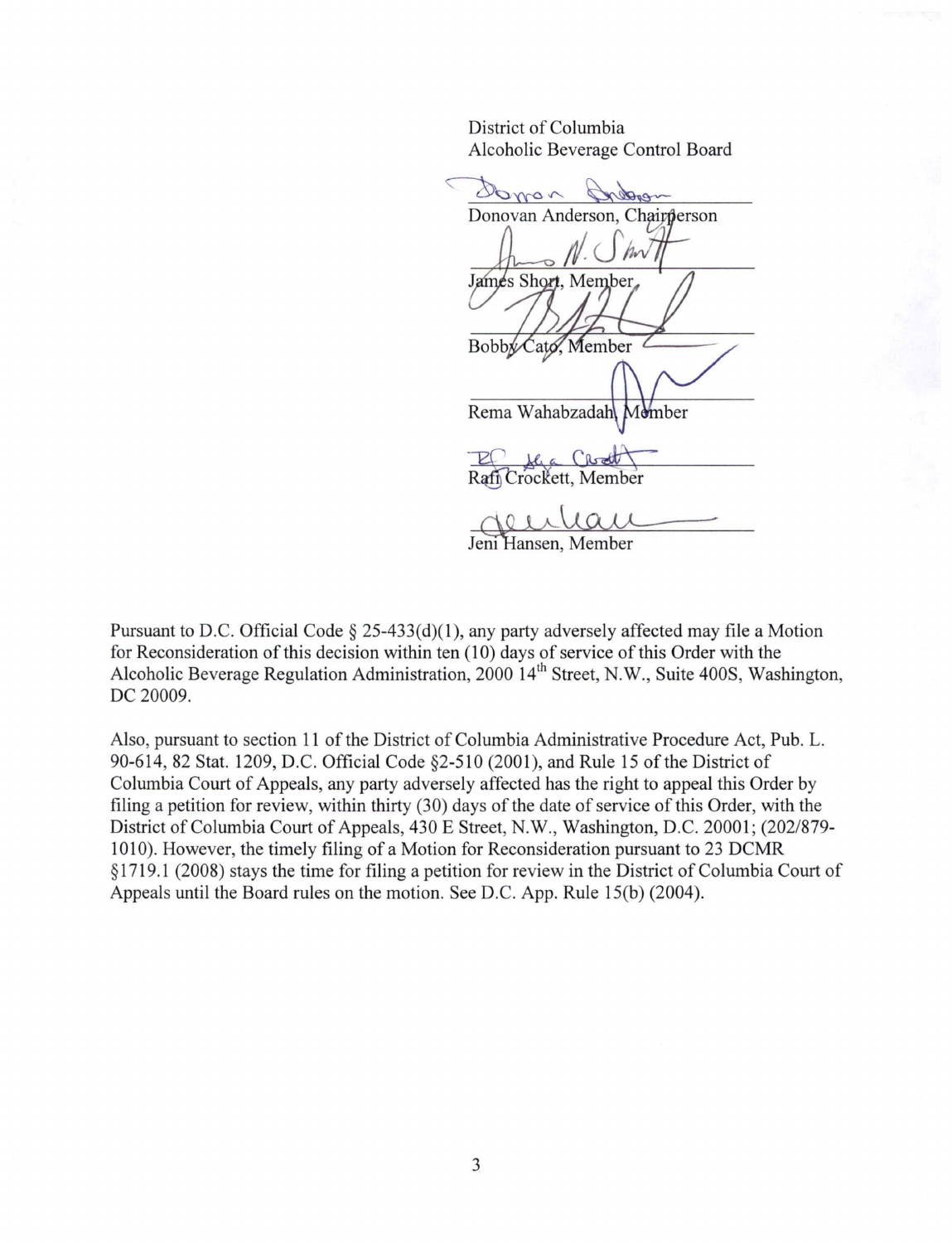## **SETTLEMENT AGREEMENT**

THIS SETTLMENT AGREEMENT ("Agreement") is made on Inis 8th day of February 2020 by and between Froctrol Retail D.C., L.C. Varifoxtrol ("Applicant") and Advisory Neighborhood Commission 2E and the Citizens<br>"Association of Georgetown (collectively the "Protestants").

### WITNESSETH:

WHEREAS, Applicant has filed applications with the District of Columbia Alcoholic Beverage Control Board (ABC Board) for a Relations Class CR and Relations Class B at the premises located at 1267 Wisconsin Avenue NW to 3073 Canal Street NW (Premises):

WHEREAS, Protestants have concerns about the effect of Applicant's operation on nearby residents and their enjoyment of peace, order and quiet;

NOW, THERFORE, in consideration of the mutual covenants and undertakings memorialized herein, the Applicant and Protestants hereby agree as follows:

Noise: No audio speakers shall be installed by the premises on the exterior of the building or in d. outside space

#### Deliveries:  $2.$

- Ourgoing delivery orders shall be served through the rear of the premises. Applicant shall take я. reasonable steps to ensure that delivery bloydes for outgoing deliveries are not parked on public space in front of the premises, except at the blke racks.
- b. Any outgoing delivery moto vehicles shall not park in public parking spaces adjacent to the Premises: At no time shall outgoing delivery moto vehicles park illegally or double park on Wisconsin Avenue or N Street NW.
- Applicant shall make commercially reasonable efforts to assure that vendor deliveries to the C. premises are made from designated loading zones and not from vehicles parked on N Street NW or otherwise flegally parked.

### Trash and Recycling.  $3_{-}$

- All trash, refuse and recycling, other than food waste, shall be discarded and stored in the  $a<sub>z</sub>$ designated trash area in rodent resistant containers located in the fenced area in the alloy behind the premises. Food waste shall be stored inside the building of the premises until the day it is to be proked up. Applicant shall take best efforts to ensure that the Establishments trash and recycling bins will be kept closed except for when trash is being added or removed into such containers.
- Applicant's employees shall not dispose of bottles or glass in a manner which creates noise b. audible outside of the premises between 10pm and 7am;
- Trash pickup shall not occur between the hours of 10pm and 7am; c.
- Applicant shall take reasonable measures to keep the public and private space adjacent to the d. Premises free of litter, chewing gum, trash, and other debits in compliance with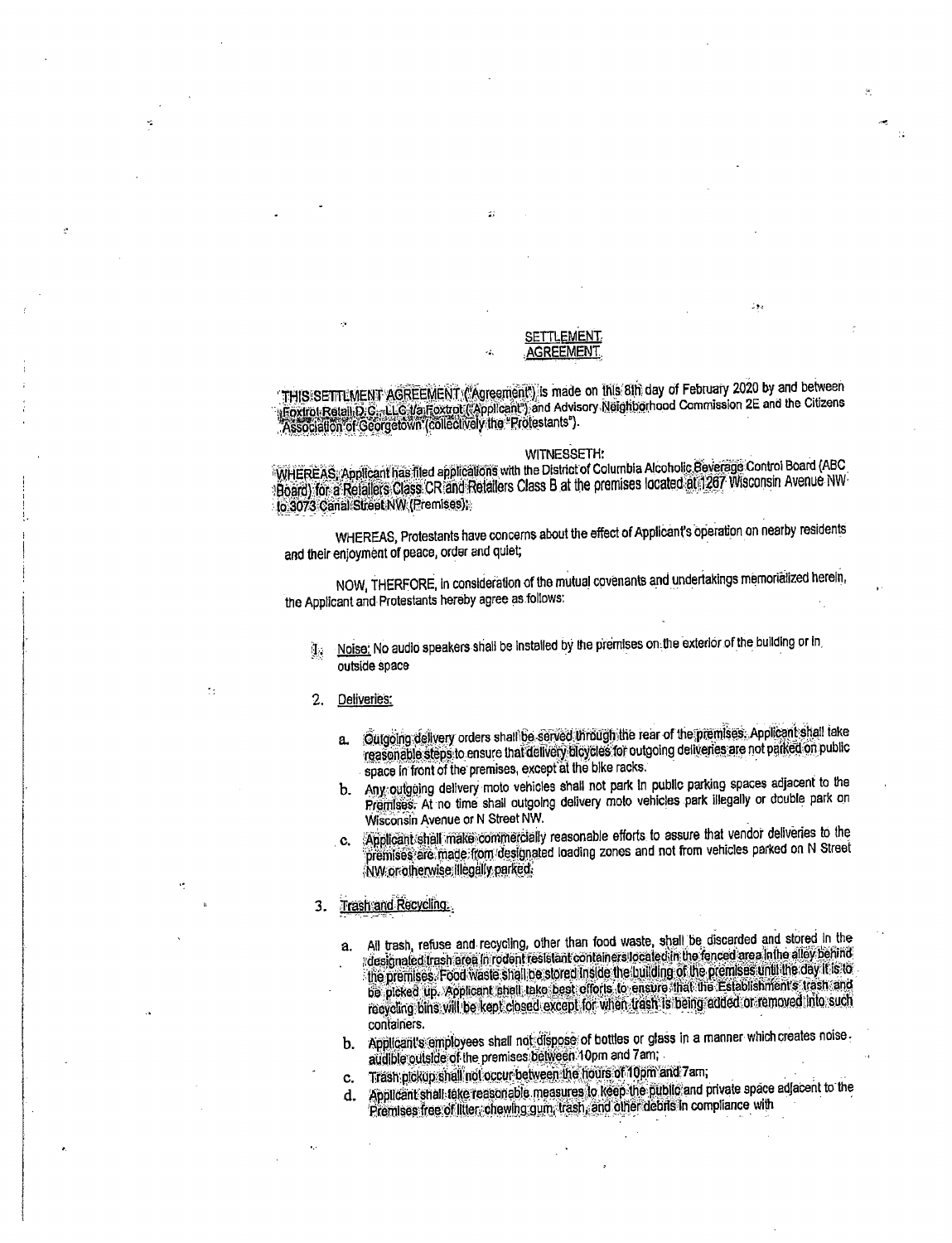ė.

D.C. Code and Municipal Regulations, Applicant shall take reasonable measures to ensure that the public space adjacent to and in front of the premises is to be kept tidy at all times and litter is to be removed by the Applicant's staff at least once per day. Applicant shall maintain a regular schedule of treatments for rodent and vermin abatement

4. POINT OF CONTACT: The Applicant agrees to work in good faith with the Protestant to resolve any issues or disputes. The Applicant's point of contact for the residents and the Protestant will be Jason DaPisa (Jason@foxtrotco.com). If this contact or contact information should change, the Applicant will inform the Protestant.

NOTICE AND OPPORTUNITY TO CURE: In the event that any of the parties are in breach of this Agreement, it shall be entitled to reasonable notice and opportunity to cure, as a condition precedent to seeking enforcement of the Agreement. Unless the breach is of an emergency nature or is a repetition of a prior breach, reasonable notice and opportunity shall provide for a cure within thirty days of the date of such notice. Unless otherwise noted above, any notices required to be made under this Agreement shall be in writing and emailed, mailed via certified mail, return receipt requested, postage prepaid, or hand delivered, to the other parties to this Agreement at the following addresses. Notice shall be deemed given as of the time of receipt or refusal of receipt.

## If to Applicant:

Rachel O'Connell Foxtrot Retail D.C., LLC t/a Foxtrot 1267 Wisconsin Avenue NW Washington, D.C. 20007 rachel@foxtrotco.com

If to ANC: ANC<sub>2E</sub> 3265 S Street, NW Washington, DC 20007 2E05@anc.dc.gov

6. Protest withdrawn. Upon execution of this Agreement by the Parties, the Protestants shall withdraw the protests of the Applicant's pending license application.

IN WITNESS WHEREOF, the parties have executed this Agreement as of the date and year first above written.

Applicant:

Foxtrot Retail D.C., LLC t/a Foxtrot By: Rachel O'Connell

.<br>Mõrii Slaned by: Radul O'Connell **B47203F29A72437\_** 

Page 2 of 3